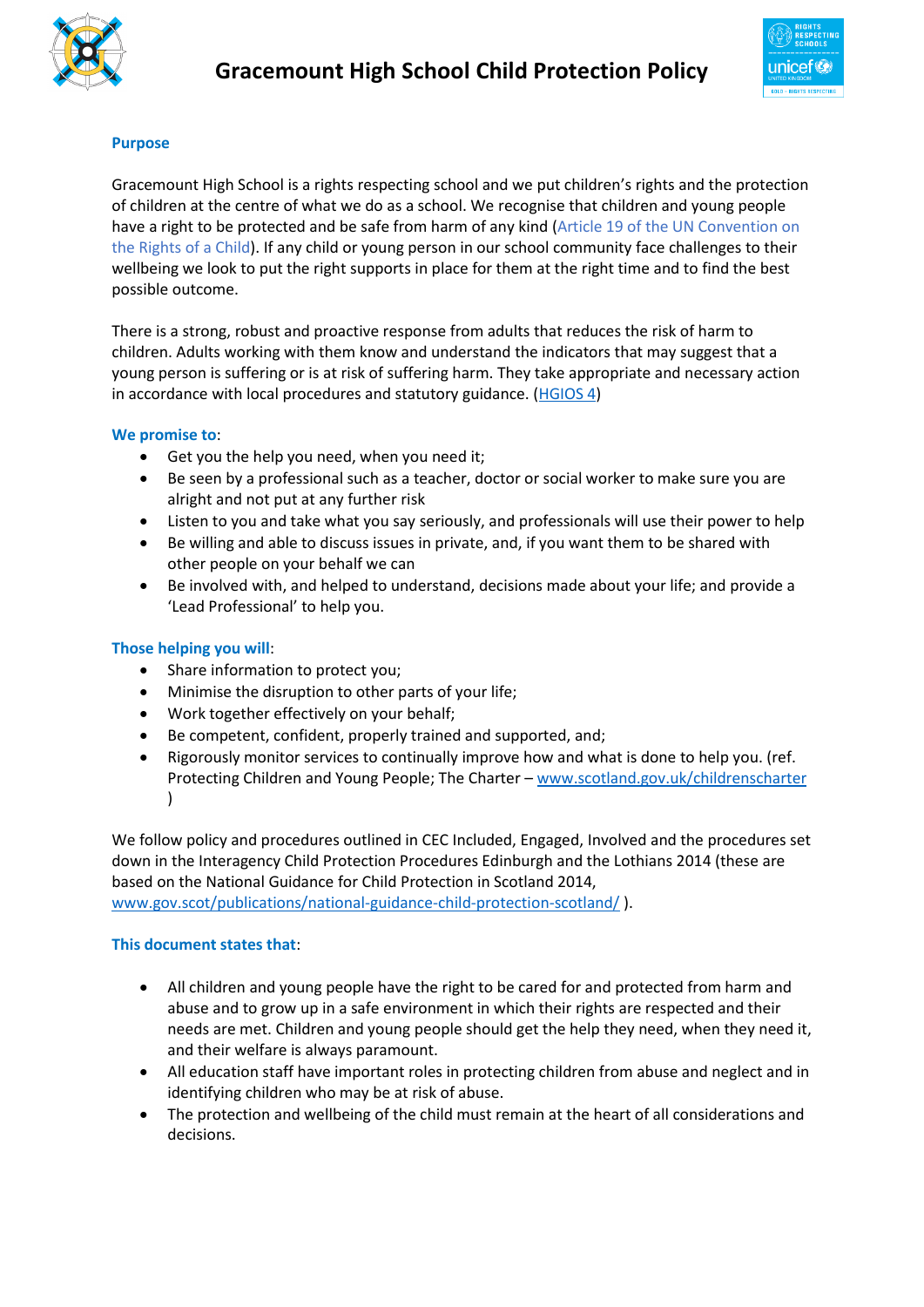



# **Procedures**

**Flow chart for managing a child protection concern.** 

### **Source of Information**:



If the DMS is / are not available concerns should be passed to Social Care Direct



### **Initial responses by staff to a young person**

- ➢ LISTEN
- $\triangleright$  Reassure you are taking the allegation seriously
- $\triangleright$  Do not guarantee confidentiality
- ➢ Establish and record the facts, using open-ended questions; never introduce personal experiences of abuse or those of other children
- $\triangleright$  Only ask enough questions to gain basic information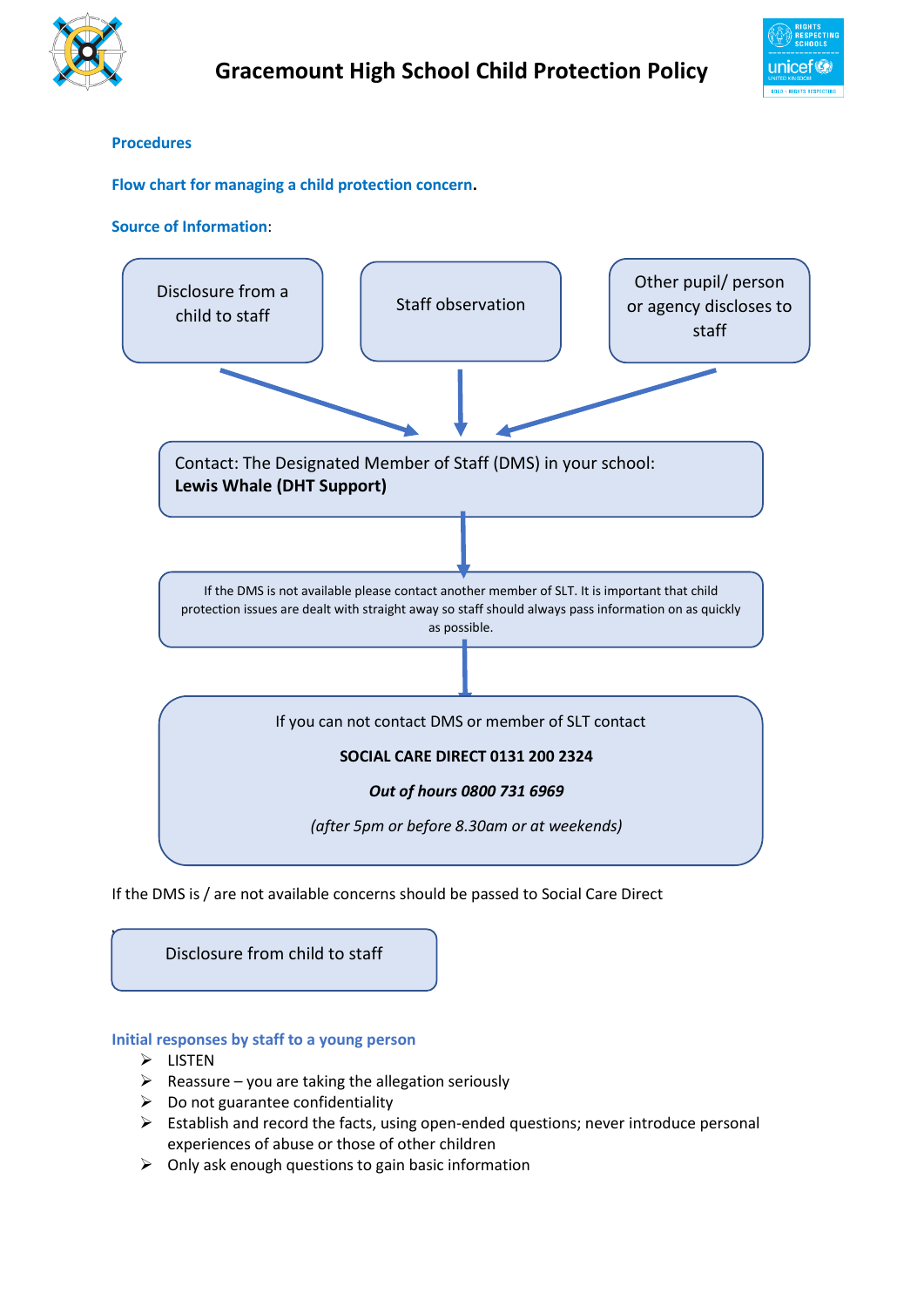

# **Gracemount High School Child Protection Policy**



- $\triangleright$  Use open-ended questions and avoid leading questions:
- ✓ **What** happened? NOT Did somebody hit you?
- ✓ **When** did it happen? NOT Did it happen last night?
- ✓ **Where** did it happen? NOT Did she come into your bedroom?
- ✓ **Who** did it? NOT Was it mum?
	- $\triangleright$  Children who are traumatised may experience a range of feelings, such as sadness, anger, anxiety or depression. Affirm whatever feelings the child has and avoid telling the child how they feel. Don't ask 'why' questions.
- $\triangleright$  Avoid being judgemental about information supplied by the child
- ➢ Make sure this information is signed and dated on **Wellbeing Concern Form**
- $\triangleright$  Share your concerns with the designated member of staff ASAP on the same day, do not wait until the end of the day
- ➢ Do not assume someone already knows
- $\triangleright$  The child must be told the information will be passed on, never promise to keep the disclosure confidential

In exceptional circumstances a member of staff may feel that the guidelines have not been implemented at school level. Should the matter remain unresolved the member of staff must seek advice from the Senior Education Manager, Schools and Lifelong Learning.

## **Action by DMS**

The DMS will contact Social Care Direct on 0131 200 2327. The issue will be reported and then the DMS will work with Social Care Direct to find the best possible support for the young person.

### **Allegations against staff**

Occasionally, an allegation of abuse may be made against a member of staff. To minimise risk, it is important that all staff are aware of the ways in which inappropriate behaviour/abuse may be manifested. The list is neither definitive nor exhaustive or is meant to suggest that all actions below are in themselves abusive; they must be seen in the context of interaction with the child and the intention of staff. They are meant to aid and advise staff in minimising risk and to encourage good practice.

Physical Abuse Any form of physical assault including the attempt to: Kick Punch Slap Shake Throw a missile Sexual Abuse Abuse of position of trust. Any form of sexual assault Possession of indecent or abusive photographs or images of children Showing indecent or pornographic material to children